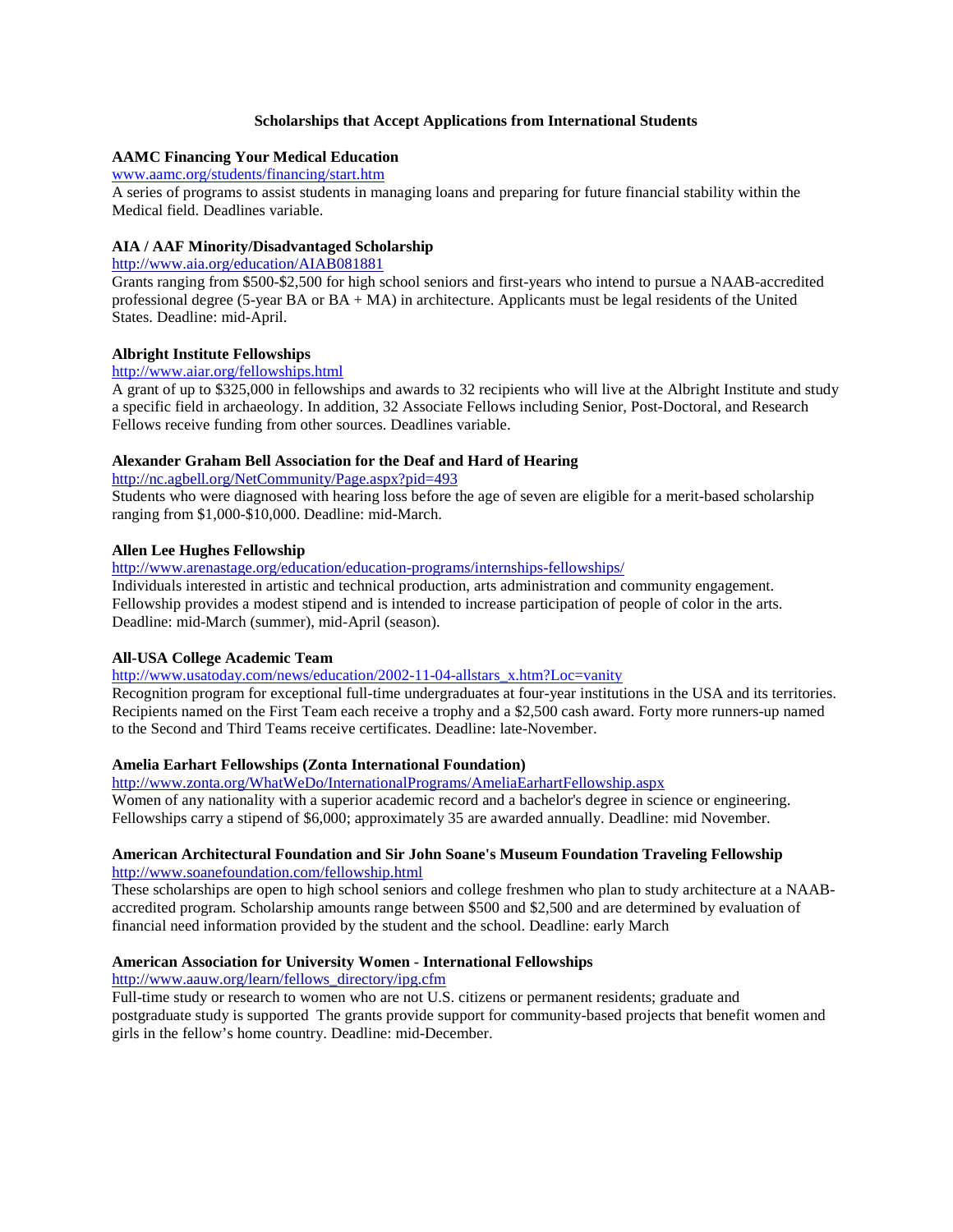## **American Center of Oriental Research Scholarships and Fellowships**

[http://www.acorjordan.org/index.php?option=com\\_content&task=view&id=70&Itemid=84&lang=english](http://www.acorjordan.org/index.php?option=com_content&task=view&id=70&Itemid=84&lang=english)

A series of monetary grants based on research within the Asian continent. Fellowships and Scholarships vary greatly. Deadline: early February.

## **American Institute of the History of Pharmacy Grant**

#### <http://pharmacy.wisc.edu/aihp/programs-services/thesis-support>

Grants of \$2,000 or more annually to a graduate student to reinforce historical investigations of some aspect of pharmacy. Deadline: early February

## **American Nuclear Society (ANS) Graduate Scholarships**

<http://ans.org/honors/scholarships/>

A series of scholarships (ranging from \$1,000- \$5000) to help students complete their post-high school education and prepare for careers in nuclear science and technology. Deadline: early April

#### **American Scandinavian Foundation**

[http://www.amscan.org/study\\_in\\_america\\_details.html](http://www.amscan.org/study_in_america_details.html)

Available for citizens of Denmark, Finland, Iceland, Norway or Sweden for study or research programs (usually at the graduate level) in the United States for up to one year. Deadlines variable.

## **Armenian Students Association of Americas, Inc.**

## <http://www.asainc.org/index.php>

Full-time students of Armenian ancestry are eligible to apply for scholarships of \$500 to \$1,500 per year. Applicants should be able to demonstrate financial need and good academic performance. Deadline: mid-March.

# **A. Patrick Charnon Memorial Scholarship**

<http://www.cesresources.org/charnon.html>

Stipend of \$1,500 per academic year available for up to four years for Full-time undergraduate students in the U.S. Temporarily suspended.

#### **Asian Cultural Council**

## [http://www.asianculturalcouncil.org/?page\\_id=26](http://www.asianculturalcouncil.org/?page_id=26)

Individual fellowship grants to artists, scholars, students, and specialists from Asia for study, research, travel, and creative work in the United States. Deadlines variable.

#### **Asian Development Bank (ADB) - Japan Scholarship Program**

## <http://www.adb.org/JSP/default.asp>

Full scholarships for one to two years for citizens of ADB's developing member countries pursuing postgraduate studies in development-related fields at participating academic institutions in the Asian and Pacific Region. Deadlines variable.

## **Association for International Agriculture and Rural Development (AIARD)**

<http://www.aiard.org/meetings/index.htm>

Scholarships awarded on a competitive basis to students who have a sincere interest in international agriculture and rural development issues and their solutions. These scholarships are intended to enhance the students' understanding and appreciation of issues and opportunities in international agriculture and rural development. Deadline: late April.

## **Association for Women in Science Educational Foundation**

<http://www.awis.org/displaycommon.cfm?an=1&subarticlenbr=333>

Graduate fellowships of \$1,000 per year for female students enrolled in a behavioral, life, physical, or social science or engineering program leading to a Ph.D. Deadline: January.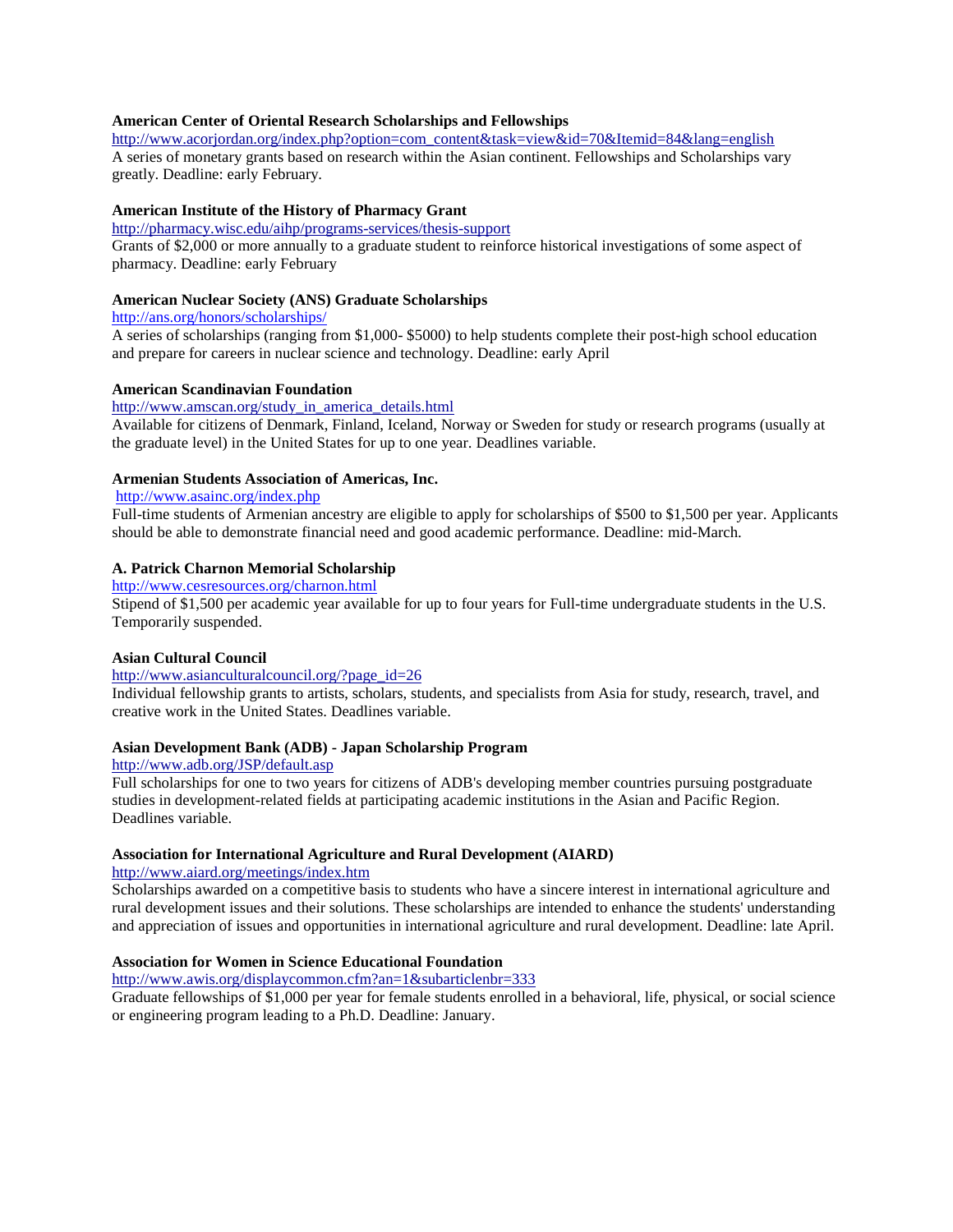#### **Belgian American Education Fund, Inc.**

<http://www.baef.be/documents/fellowships-for-belgian-citizens.xml?lang=en>

Offers fellowships for study and research in the United States. In addition to the amounts indicated, BAEF also pays for health insurance at the US institution. Fellows are expected to stay in the USA for a full academic year at a US institution or for a full year to do research institution. Deadline: late-October.

#### **Bibliographical Society of America Fellowship Program**

#### <http://www.bibsocamer.org/fellows.htm>

Short-term fellowship program supporting bibliographical inquiry as well as research in the history of the book trades and in publishing history, providing a stipend of \$2,000 per month for up to two months. Deadline: early December.

#### **Bliss Prize Fellowship**

#### [http://www.doaks.org/research/fellowship\\_terms.html](http://www.doaks.org/research/fellowship_terms.html)

Graduate school tuition and a summer travel allowance of no more than \$5,000 for seniors in their last year of graduate school who intend to enter the field of Byzantine studies. Deadline: Early November

#### **BMI Student Awards**

#### <http://bmi.com/foundation/>

A series of scholarships for various music and art related fellowships and awards. Some geographical restrictions may apply. Deadlines variable.

#### **Caldwell Fellowships**

## <http://www.ncsu.edu/fellows/>

An intensive leadership-development fellowship wherein undergraduate students at NC State conduct research and travel abroad. Deadline: early January.

#### **Cambridge Overseas Trust**

#### http://www.cambridgetrusts.org/scholarships/

Established by the University of Cambridge, UK in order to support international students. Offers full and part scholarships at all levels Applications are made to the University, not the trust. Some scholarships require additional application to a funding partner. Deadline: December  $1<sup>st</sup>$ 

#### **Campus Compact Awards Programs**

<http://www.compact.org/initiatives/campus-compact-awards-programs/> Series of scholarship awards based on humanitarianism. Deadlines and award amounts vary.

#### **Canadian Federation of University Women (CFUW)**

[http://www.cfuw.org/fellowshiawards\\_50.html](http://www.cfuw.org/fellowshiawards_50.html)

Supports graduate study, literacy, and the creative arts through awards and grants ranging from \$2,000 to \$11,500. Numerous fellowships available to graduate students. Must be a Canadian citizen. Deadline: early February.

## **Canon Collins Educational Trust**

<http://www.canoncollins.org.uk/>

For nationals or those with refugee status from Angola, Botswana, Lesotho, Malawi, Mozambique, Namibia, South Africa, Swaziland, Zambia, or Zimbabwe. Full-scholarship to pursue a postgraduate degree (normally a one year Master's degree) in either the United Kingdom or southern Africa. Deadline: early January.

## **Carnegie Endowment for International Peace Junior Fellow Program**

<http://www.carnegieendowment.org/about/index.cfm?fa=jrFellows>

Year -long paid internship in international affairs at the Carnegie Endowment for World Peace in Washington DC for graduating seniors and individuals who have graduated during the past academic year. Applicants must be eligible to work in the U.S. Deadline: mid-January.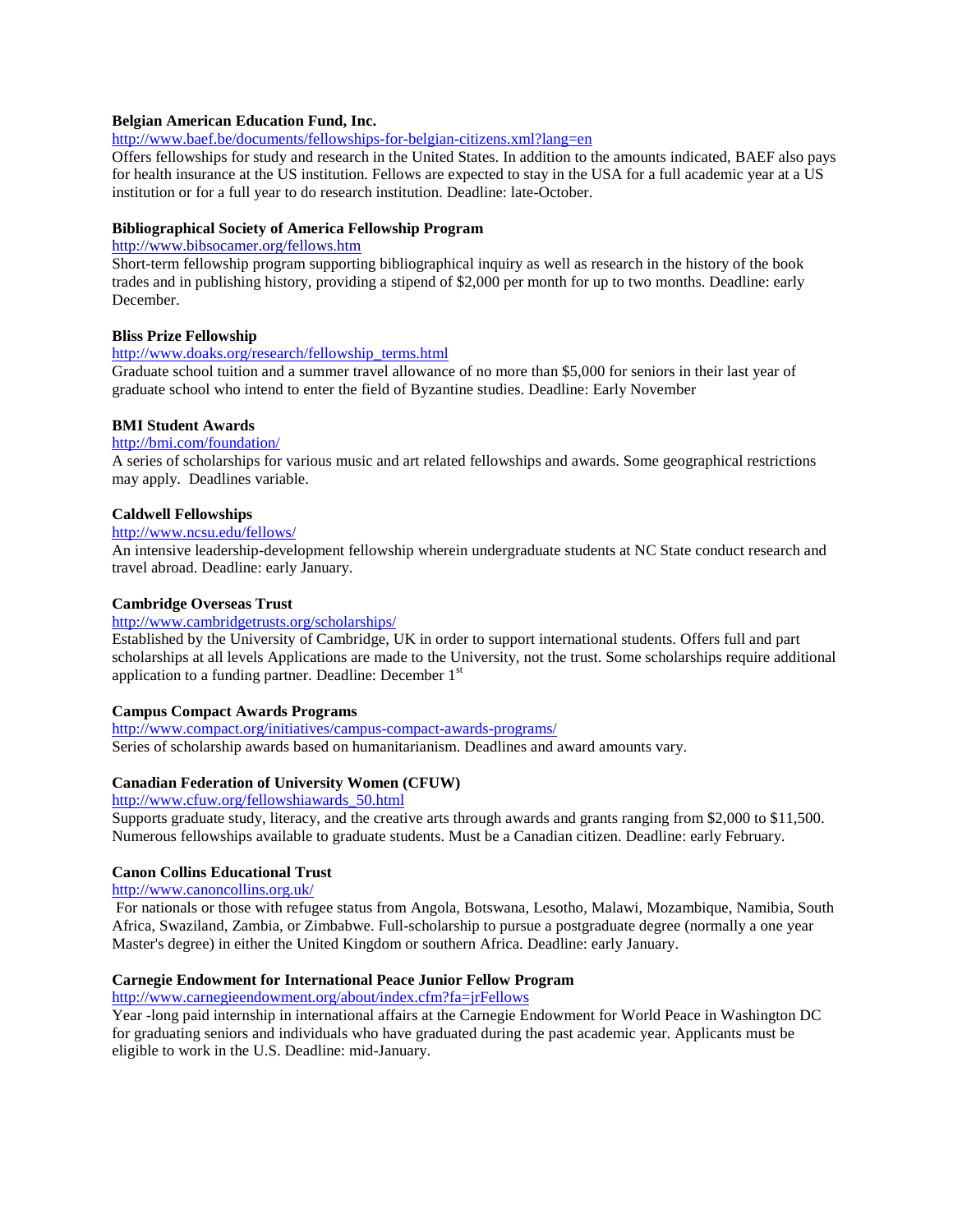## **Center for Neuroscience at the University of Pittsburgh (CNUP) summer fellowship**

<http://cnup.neurobio.pitt.edu/training/summer/index.aspx>

10-week program in which selected undergraduate students conduct independent research. Student recipients of this competitive fellowship will receive a stipend of \$3,500 and also will be provided housing at no cost in a doubleoccupancy dormitory on campus. Deadline: mid-February.

## **Center for Strategic and International Studies (CSIS) internships**

## [http://www.csis.org/about/jobs\\_interns/](http://www.csis.org/about/jobs_interns/)

CSIS offers full and part-time internships in the fall, spring and summer for undergraduates, advanced students, and recent graduates who are interested in gaining practical experience in public policy. Applicants must be eligible to work in the U.S. Deadlines: late August (Fall), late November (Spring), mid-March (Summer).

#### **Charles G. Koch Summer Fellow Program**

#### [http://www.theihs.org/internship\\_programs/id.329/default.asp](http://www.theihs.org/internship_programs/id.329/default.asp)

The Charles G. Koch Summer Fellow Program offers internships in public policy located in Washington, DC, and at state-based policy organizations across the country featuring a \$1,500 stipend. Applicants must be eligible to work in the U.S. Deadline: late-January.

#### **Charlotte W. Newcombe Doctoral Dissertation Fellowship**

## [http://woodrow.org/higher-education-fellowships/religion\\_ethics/index.php](http://woodrow.org/higher-education-fellowships/religion_ethics/index.php)

Administered by the Woodrow Wilson National Fellowship Foundation, the Newcombe Fellowships fund Ph.D. candidates in the humanities and social sciences who are writing dissertations on topics involving ethical or religious values. Applicants must be enrolled in a Ph.D. program in the United States. Deadline: mid-November.

#### **Chevening Scholarship Program**

## [http://www.chevening.com](http://www.chevening.com/)

Three scholarship schemes for postgraduate study in the United Kingdom for students of non-British citizenry and from selected countries in any field of study. Aimed at extremely capable individuals who have already made an impact and are motivated to pursue a career that will take them to a position of leadership within their own country. Deadlines vary per country.

## **China Times Cultural Foundation Scholarships**

## <http://www.chinesestudies.hawaii.edu/academia/scholarships.html>

Various scholarships for undergraduate and graduate students pursuing Chinese studies at the University of Hawai'i. Deadlines variable.

## **Christine Mirzayan Science & Technology Policy Graduate Fellowship Program**

#### <http://www7.nationalacademies.org/policyfellows/>

3 month fellowships to engage graduate science, engineering, medical, veterinary, business, and law students in the creation of science and technology policy. Stipend of \$8,240 during the fellowship period. Deadlines: Mid-November (Fall), Mid-April (Winter/Spring)

## **Cosmos Club Foundation Grants in Aid to Young Scholars**

[http://www.consortium.org/cosmos\\_club\\_grants.asp](http://www.consortium.org/cosmos_club_grants.asp)

\$1,500 - \$3,000 grant to meet specific research needs not covered by other supporting funds (e.g. small items of equipment). Applicants must be enrolled at an institution of the Consortium of Universities of the Washington Metropolitan Area.

#### **Commonwealth Scholarship**

# <http://www.csfp-online.org/>

Eligible for Commonwealth citizens intending to pursue postgraduate study or doctoral study at Commonwealth universities. Deadlines variable.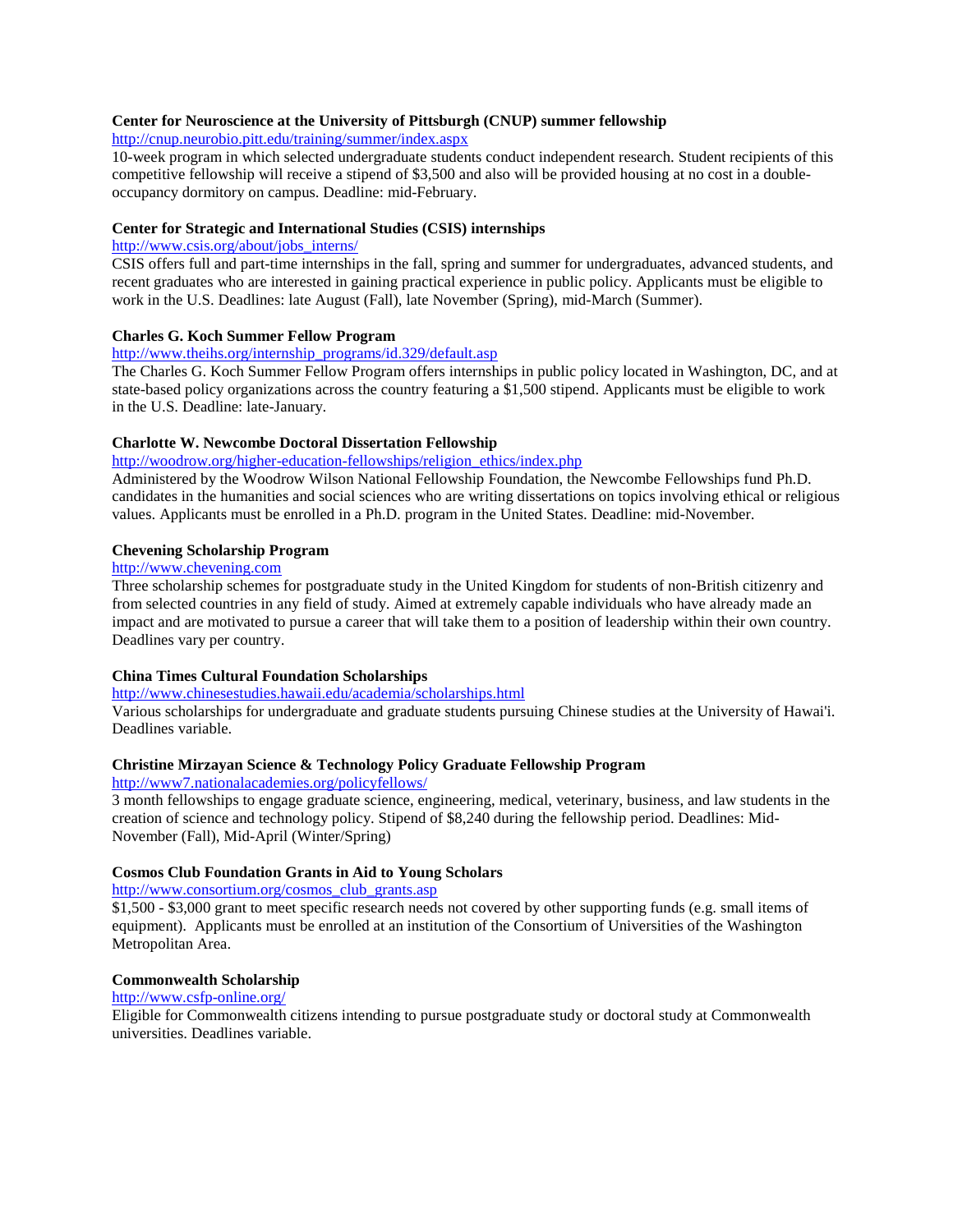## **DAAD Annual Grants**

## <http://www.daad.org/?p=50407>

Undergraduate scholarship eligible for foreign nationals attending a US institution for an undergraduate degree to study in the Federal Republic of Germany. Applications in all fields accepted, with the exception of dentistry, medicine, pharmacy, and veterinary medicine. Deadlines variable.

## **DAAD RISE**

## <http://www.daad.de/rise/en/index.html>

DAAD RISE (Research Internships in Science and Engineering)- Summer internship program for undergraduate students from the US, Canada and the UK in the fields of biology, chemistry, physics, earth sciences and engineering. Opportunities to work with research groups at universities and research institutions across Germany. International students enrolled in a degree-seeking program in the US are eligible to apply. Deadline: sometime in January.

## **DAAD RISE Professional**

## <http://www.daad.de/rise-pro/en/index.html>

DAAD RISE professional- internship program with German companies for students from the US and Canada who are recent graduates, Master and PhD students from North American universities in the fields of biology, chemistry, engineering, geology, and physics (or a closely related field). International students enrolled in a degree-seeking program in the US are eligible to apply. Deadline: sometime in January.

## **DAAD Study Scholarships**

# <https://www.daad.org/page/gradstudy/index.v3page>

## [https://www.daad.org/page/gradstudy\\_arts/](https://www.daad.org/page/gradstudy_arts/)

Scholarship supports 1-2 years of graduate study and research at any university or research institute in Germany. Scholarships are granted for one academic year (10 months) with the possibility of a one-year extension for students completing a full degree program in Germany. Foreign nationals are eligible if they have been full-time students at an accredited US or Canadian University for at least two years at the time of application. Deadlines variable.

## **Davis-Putter Scholarships**

## <http://www.davisputter.org/>

Need-based grants (up to \$6,000) to undergraduate or graduate students actively working for peace and justice on campus and/or in the community. Deadline: April  $1<sup>st</sup>$ .

## **Echoing Green Foundation Fellowships**

## http://www.echoinggreen.org/fellowship/

Provides seed funding and support to more than 450 social entrepreneurs with bold ideas for social change in order to launch groundbreaking organizations around the world. A stipend of \$60,000 for individuals (\$90,000 for 2 person partnerships) paid in four equal installments over two years. Must demonstrate sufficient English fluency to participate in interviews and Echoing Green events. Deadline: sometime in October-November.

#### **Edmund S. Muskie Ph.D. Fellowship**

# <http://www.muskiefoundation.org/fellowships.html>

Three hundred fellowships for doctoral-level programs in business administration, economics, public administration, and public policy. Fellowships are awarded to young and mid-career individuals who are citizens of Armenia, Azerbaijan, Belarus, Georgia, Kazakhstan, Kyrgyzstan, Moldova, the Russian Federation, Tajikistan, Turkmenistan, Ukraine, or Uzbekistan.

#### **Elie Wiesel Prize in Ethics**

# <http://www.eliewieselfoundation.org/prizeinethics.aspx>

Essay contest for full-time juniors or seniors. Requires a faculty advisor. Prizes range from \$500 - \$5,000. Deadline: early December.

## **Elizabeth Greenshields Foundation Grant for Artists**

<http://www.elizabethgreenshieldsfoundation.org/main.html>

\$10,000 (Canadian) award for talented artists. No age limit. Not for those pursuing abstract or nonrepresentational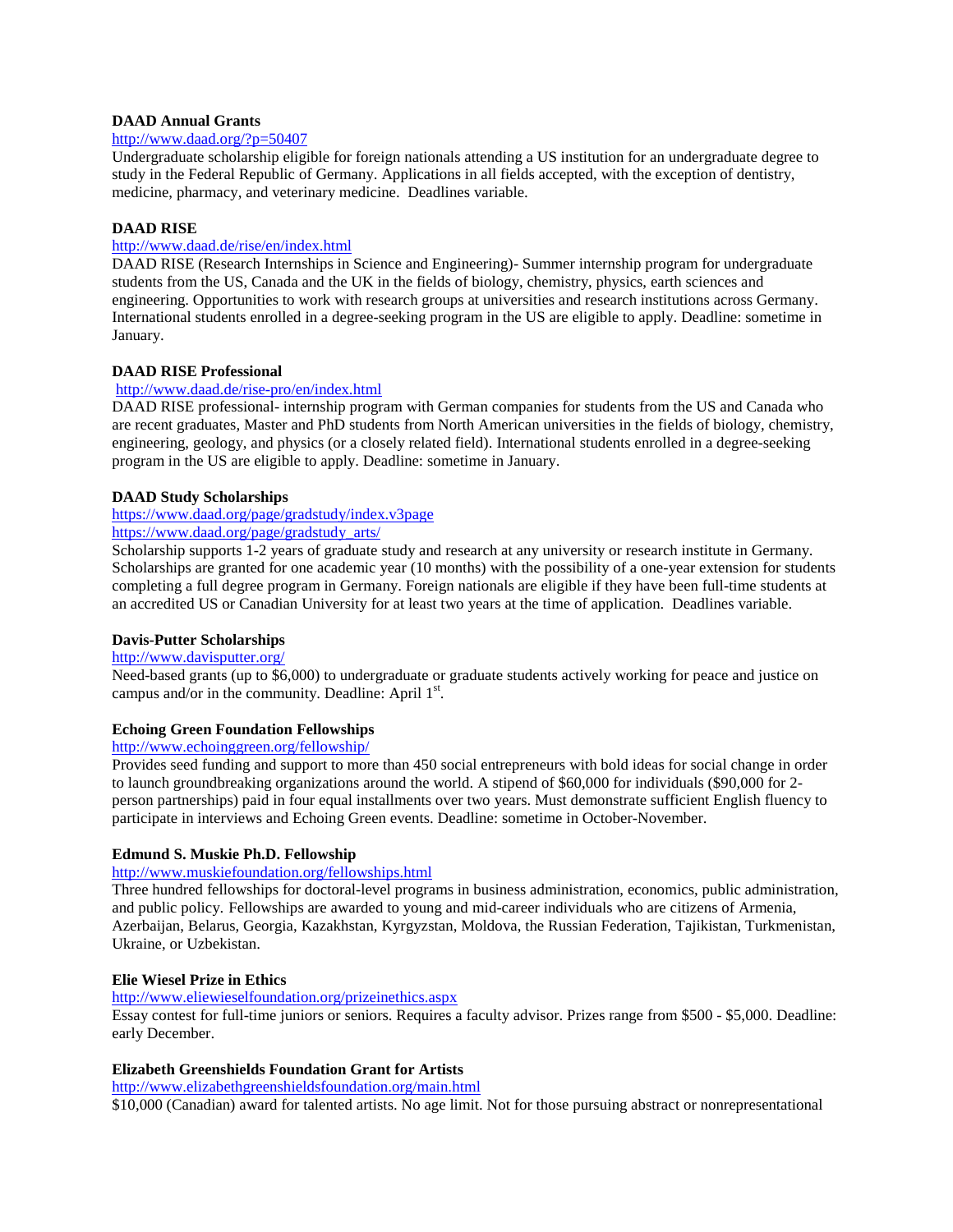#### art. Rolling deadline.

## **Environmental Research and Education Foundation**

## <http://erefdn.org/index.php/scholarships/index>

Recognizes excellence in environmental research and education. Must demonstrate clear interest in solid waste management research. Doctoral and post-doctoral scholarships are awarded up to \$12,000 per year, and can be extended for up to 3 years from the initial award date. Master's scholarships are awarded up to \$5,000 per year and can be extended for up to 2 years from the initial award date. Deadline: early June.

## **Eurasian Undergraduate Exchange Program (UGRAD)**

## <http://www.irex.org/programs/ugrad/index.asp>

Fellowships to first-, second-, and third-year undergraduate students from Armenia, Azerbaijan, Belarus, Georgia, Kazakhstan, Kyrgyzstan, Moldova, Russian Federation, Tajikistan, Turkmenistan, Ukraine, and Uzbekistan. Supports one year of non-degree undergraduate study in the United States in particular fields, such as accounting, agriculture, business, computer science, criminal justice, economics, education, environmental management, international relations, journalism, law, political science, psychology, and sociology.

#### **Exploration Fund of the Explorers Club**

[http://www.explorers.org/index.php/expeditions/funding/expedition\\_grants](http://www.explorers.org/index.php/expeditions/funding/expedition_grants) \$500- 1500 grants in support of exploration and field research. Funds given primarily to graduate students. Deadline: early December.

#### **[Finlandia](http://www.finlandiafoundation.org/) [Foundation](http://www.finlandiafoundation.org/) [National](http://www.finlandiafoundation.org/) [Trust](http://www.finlandiafoundation.org/) [Scholarship](http://www.finlandiafoundation.org/)**

## <http://www.finlandiafoundation.org/471788>

Scholarships are available for full-time undergraduate and graduate students of all academic disciplines enrolled in accredited post-secondary schools in the United States and Finland. Candidates must have achieved sophomore or higher status prior to receiving the award and must have maintained a 3.0 GPA. Deadline: early February

#### **[The](http://www.skr.fi/default.asp?docId=12966) [Finnish](http://www.skr.fi/default.asp?docId=12966) [Cultural](http://www.skr.fi/default.asp?docId=12966) [Foundation](http://www.skr.fi/default.asp?docId=12966)**

#### <http://www.skr.fi/default.asp?docId=18229#alku>

Seeks to promote and develop cultural and economic life in Finland by providing grants to individuals and groups working in the sciences and the arts, and to people and organizations in other fields of intellectual and cultural endeavor. Grants are awarded annually from the Foundation's Central Fund and 17 Regional Funds, as well as various donor funds. Deadline: early February.

#### **[Ford](http://www.fordifp.net/) [Foundation](http://www.fordifp.net/) [International](http://www.fordifp.net/) [Fellowships](http://www.fordifp.net/) [Program](http://www.fordifp.net/)**

#### <http://www.fordifp.net/>

For graduating seniors or recent graduates to pursue a post-baccalaureate degree that will directly enhance their leadership capacity. Applicants must intend to apply their studies to social problems or issues in their own countries and commit to working on these issues following the fellowship period. Applications must be submitted to the appropriate IFP International Partner in the country or region where the applicant resides. Deadlines variable

#### **Fulbright**

## <http://foreign.fulbrightonline.org/>

Educational exchanges that strengthen understanding and communication between the United States and over students from 140 countries**.** Students interested in applying for the Fulbright Student Program must apply through the Fulbright Program Office in their home country. Deadlines variable.

#### **Gates Cambridge Scholarships**

### http://www.gatesscholar.org

Applicants may be citizens of any country outside the United Kingdom. One to three years of study in any discipline at Cambridge University. Candidates apply directly through Cambridge. Deadlines: 15 October (US citizens) 1 December (non-US citizens).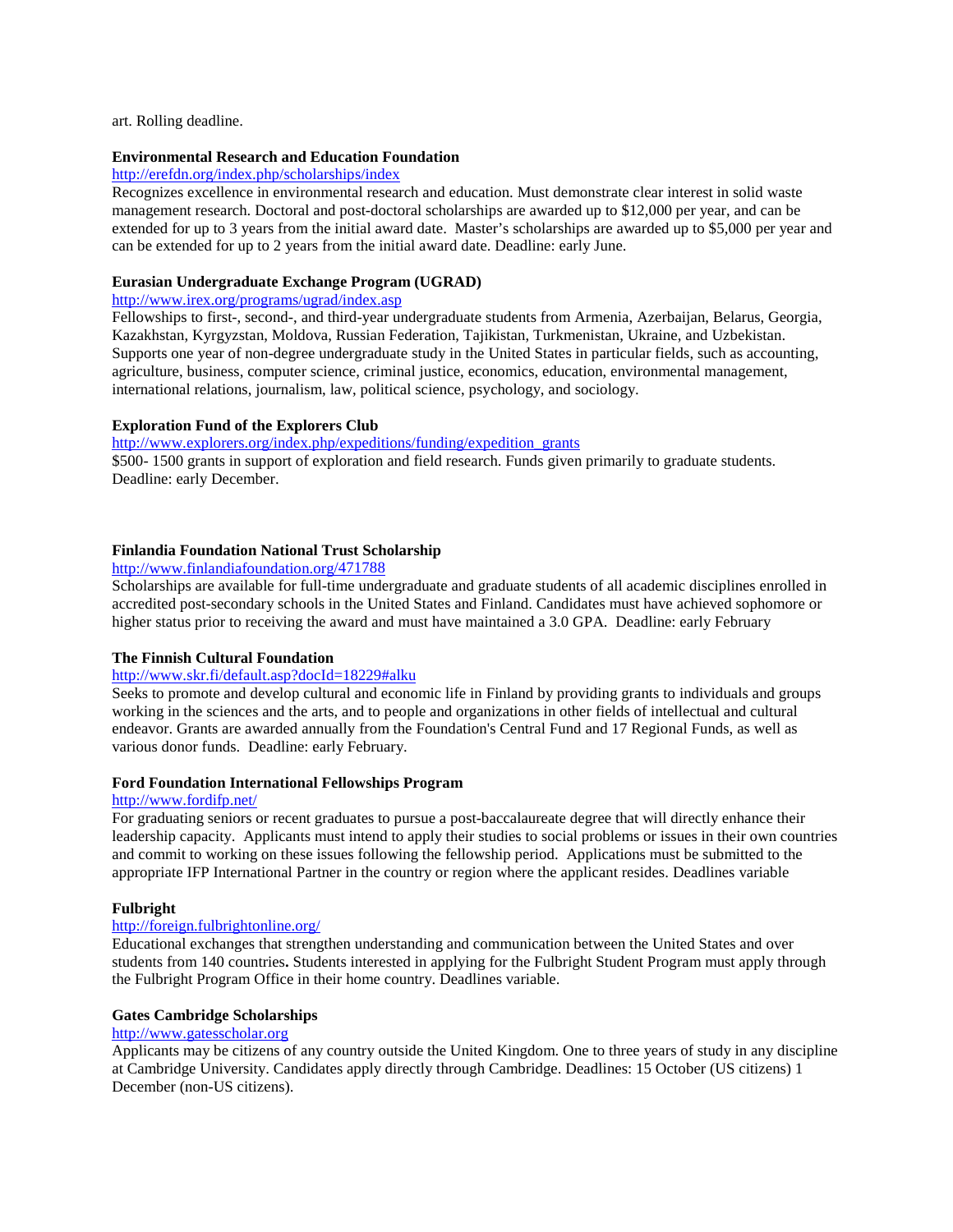## **Glamour Magazine's Top Ten College Women Competition**

<http://www.glamour.com/magazine/2011/03/glamour-top-10-college-women>

\$1,500 cash award to outstanding juniors. Open only to legal residents of the 50 United States and District of Columbia and Canada (void in Quebec). Deadline: Mid-July.

## **Goldman Sachs Global Leaders Program**

[http://www2.goldmansachs.com/citizenship/philanthropy/publications-and-resources/promoting-leadership](http://www2.goldmansachs.com/citizenship/philanthropy/publications-and-resources/promoting-leadership-entrepreneurship-business-ed/gs-glp.pdf)[entrepreneurship-business-ed/gs-glp.pdf](http://www2.goldmansachs.com/citizenship/philanthropy/publications-and-resources/promoting-leadership-entrepreneurship-business-ed/gs-glp.pdf)

\$3,000 award for 100 outstanding second year college students of any field of study at participating institutions. Must demonstrate competency in spoken and written English. Deadlines: Early February.

## **Hellenic Times Scholarship Fund**

## <http://www.htsfund.org/guidelines.html>

For undergraduate and graduate students of Greek descent, between the ages of 17 and 25. Scholarships will be awarded on the basis of necessity and merit. Deadline: Late February.

#### **Herbert Scoville Jr. Peace Fellowships**

## <http://www.scoville.org/>

For college graduates to serve 6 – 9 months with a participating organization of their choice in Washington DC while receiving a stipend. Prospective Fellows are expected to demonstrate excellent academic accomplishments and a strong interest in issues of peace and security. Graduate study, a college major, course work, or substantial independent reading that reflects the substantive focus of the fellowship is also a plus. Prior experience with publicinterest activism or advocacy is highly desirable. Deadline: early October (Spring), early January (Fall).

## **Humane Studies Fellowships**

## <http://www.theihs.org/subcategory.php/2.html>

For undergraduate and graduate students interested in the classical liberal/libertarian tradition of individual rights and market economies. More than 100 fellowships from \$2,000 to \$15,000 are awarded annually. Deadline: late December.

## **Inter American Press Association (IAPA) Scholarship**

## [http://www.sipiapa.org/v4/index.php?idioma=us&page=area\\_becas](http://www.sipiapa.org/v4/index.php?idioma=us&page=area_becas)

For young journalists and journalism school graduates from Canada, Latin America, the Caribbean. Journalists or journalism school seniors or graduates between 21 and 35 years of age. U.S. and Canadian Scholars will receive US \$20,000 for the duration of their stay abroad. Deadline: Early March.

## **International Dissertation Research Fellowship (IDRF)**

## <http://www.ssrc.org/fellowships/idrf-fellowship/>

Up to 50 fellowships to support social scientists and humanists conducting dissertation field research in all areas and regions of the world. Fellowship amounts vary depending on the research plan, with a per-fellowship average of \$18,750.

## **IREX Small Grants Fund for the Middle East and North Africa**

<http://www.irex.org/project/middle-east-and-north-africa-media-development-initiatives-alliance-mena-media> Grants between \$2,500 and \$10,000 for projects to support civil society organizations, education professionals, media, and journalists in the Middle East and North Africa.

## **ISA Educational Foundation Scholarships**

[http://www.isa.org/Content/NavigationMenu/General\\_Information/Careers/Scholarships/Scholarships.htm](http://www.isa.org/Content/NavigationMenu/General_Information/Careers/Scholarships/Scholarships.htm) Various scholarships for those demonstrating outstanding potential for long-range contribution to the fields of automation and control. Scholarship awards support tuition and related expenses and research activities and initiatives. Deadline: mid-February.

#### **J. W. Saxe Memorial Fund**

<http://www.jwsaxefund.org/memorialfund.html>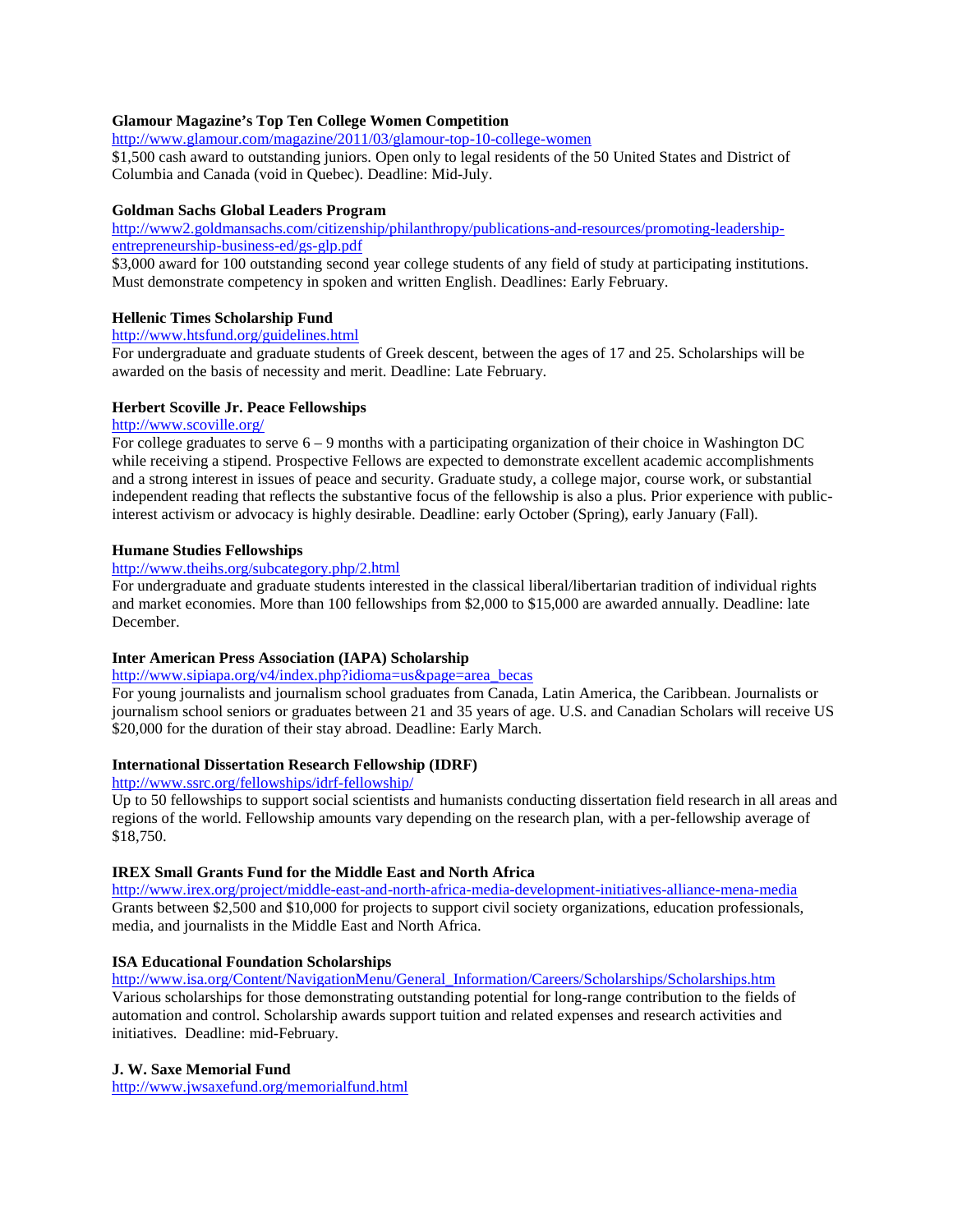Annual \$1,000 scholarship to one or more undergraduate or graduate students working in public and civil service. The award is meant to enable the student to gain practical experience in public service by taking a no-pay or lowpay job or internship during a summer or other term. Deadline: mid-March.

## **Jack Kent Cooke Graduate Arts Award**

<http://www.jkcf.org/scholarships/graduate-scholarships/jack-kent-cooke-graduate-arts-award/>

Graduating seniors or recent alumni. Open to students in the performing arts, visual arts, and creative writing to pursue a graduate degree at any accredited university in the US or abroad. Award is up to \$50,000 per year for up to 3 years. Deadline: mid-February.

## **Jack Kent Cooke Dissertation Fellowship Award**

<http://www.jkcf.org/scholarships/graduate-scholarships/jack-kent-cooke-dissertation-fellowship-award/> For advanced doctoral students whose dissertation proposal has been accepted. Focus on high-achieving, lowincome students to enable their better understanding of their educational pathways and experiences and enable parents, policymakers, and practitioners to better support such students in achieving their full potential. One-time award of up to \$25,000, which may be used for a period of 9 to 18 months. Deadline: early February.

## **Jack Kent Cooke Undergraduate Transfer Scholarships**

#### <http://www.jkcf.org/scholarships/undergraduate-transfer-scholarships/>

Community college students who are sophomores or recent alumni. Open to all fields of study at any accredited university in the US or abroad. Meant to enable community college students to transfer to a 4-year institution in order to complete a bachelor's degree. Award is up to \$30,000 per year for an average of 2.5 years. Deadline: late January.

# **Japan-IMF Scholarship Program for Advanced Studies**

# <http://www.imf.org/external/np/ins/english/scholar.htm>

A two-year program intended to help Japanese nationals obtaining Ph.D. degrees in macroeconomics and preparing them to work as economists at the International Monetary Fund (IMF). JISP covers all reasonable expenses for two years of graduate study Deadline: late January.

## **Japan Inter-American Development Bank Scholarship Program**

# http://www.iadb.org/int/jps/main.asp?lg=EN

Scholarship program for students from the Bank's borrowing member countries (see website) who wish to pursue Master's degree in development-related fields, such as social sciences, business, public administration or other related disciplines (except law and medicine). Scholarship recipients may attend accredited institutions offering Master's programs, located in any of the member countries. The scholarship provides benefits covering full tuition, university medical and accident insurance, an installation allowance, a monthly subsistence allowance, a book allowance, and economy class travel. Deadline variable per region.

#### **John Bayliss Radio Scholarship**

## <http://www.beaweb.org/bayliss/radio.html>

\$5,000 scholarships for juniors and seniors majoring in Broadcast Communications. Although financial need is a consideration, students of merit with an extensive history of radio-related activities are given preference. Deadline: early Spring (applied towards study in the fall semester)

## **[John](http://www.adaction.org/pages/about/education-fund.php) [Kenneth](http://www.adaction.org/pages/about/education-fund.php) [Galbraith](http://www.adaction.org/pages/about/education-fund.php) [Policy](http://www.adaction.org/pages/about/education-fund.php) [Fellowship](http://www.adaction.org/pages/about/education-fund.php) [Program](http://www.adaction.org/pages/about/education-fund.php)**

## <http://www.adaction.org/pages/about/education-fund.php>

For recent college graduates and graduate students. Fellows are selected from a national pool of applicants and must demonstrate strong research/writing skills, community service, a commitment to liberal ideals, and plans for future study or a career in public policy or economics. Fellowship start dates are in February, June, or September. Applications must be received at least six weeks prior to start date.

## **Joint Japan/World Bank Graduate Scholarship Regular Program**

[http://web.worldbank.org/WBSITE/EXTERNAL/WBI/EXTWBISFP/EXTJJWBGSP/0,,contentMDK:20276784~m](http://web.worldbank.org/WBSITE/EXTERNAL/WBI/EXTWBISFP/EXTJJWBGSP/0,,contentMDK:20276784~menuPK:552350~pagePK:64168445~piPK:64168309~theSitePK:551644,00.html) [enuPK:552350~pagePK:64168445~piPK:64168309~theSitePK:551644,00.html](http://web.worldbank.org/WBSITE/EXTERNAL/WBI/EXTWBISFP/EXTJJWBGSP/0,,contentMDK:20276784~menuPK:552350~pagePK:64168445~piPK:64168309~theSitePK:551644,00.html)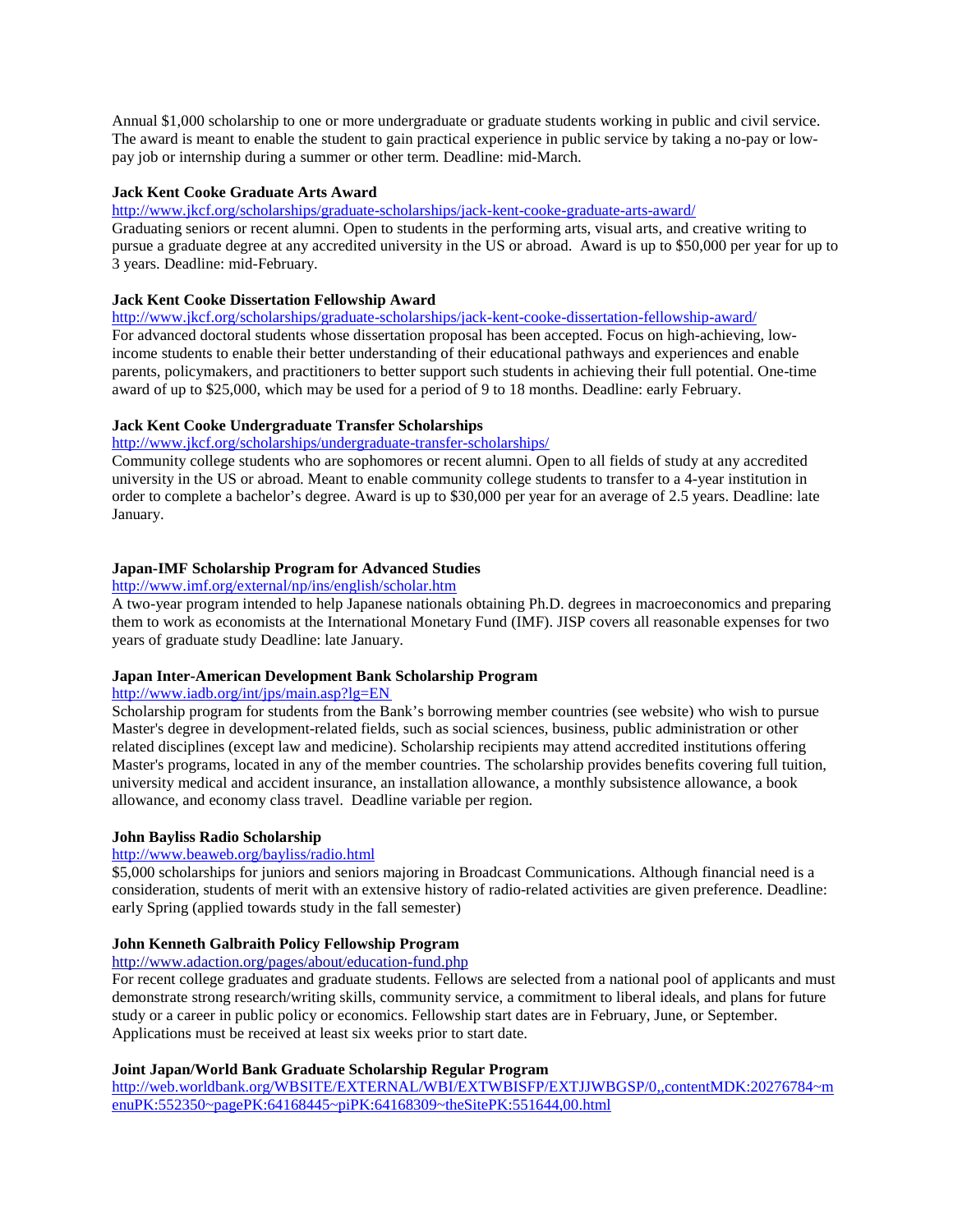For individuals from World Bank member countries to undertake graduate studies at any university located in a World Bank member country except their own. Suggested fields of study: economics, public administration, finance, planning, health, population, agriculture, infrastructure, information systems and aquatic resources (provided that the focus of study is on public policy aspects of these fields), environment and natural resource management, education, and other development-related subjects. Deadline: early May.

## **Josephine de Karman Scholarships**

## [http://www.dekarman.org](http://www.dekarman.org/)

\$16,000 scholarship to support either the final year of study for juniors or for PhD candidates with ABD status. For PhD candidates defending dissertations during application term and undergraduates entering their senior year. Special consideration will be given to applicants in the Humanities. Deadline: late January.

## **Kate Neal Kinley Memorial Fellowship**

# <http://faa.illinois.edu/Administration>

Annual fellowship (\$7,500; \$15,000; or an alternate award of \$1,000) for advanced study of Fine Arts to enhance professional standing or to finance a special project. Preference for candidates under 25 years. Deadline: early December.

## **King Faisal Foundation Scholarship**

<http://www.advance-africa.com/King-Faisal-Foundation-Scholarships.html>

Funding opportunity up to three years for Muslim students in Medicine, Engineering, and sciences (Physics, Chemistry, and Geology). For study at an accredited European or North American university. Deadline: late May.

## **[Kosciuszko](http://www.thekf.org/) [Foundation](http://www.thekf.org/)**

# <http://www.thekf.org/scholarships/about/>

Awards a number of scholarships to qualified undergraduate and graduate students for full-time studies at accredited colleges and universities in the United States. Must be a U.S. citizen of Polish descent or a Polish citizen with permanent residency status in the U.S. Deadlines variable.

## **The Li Foundation, Inc. Student Scholar Grants**

# <http://lifoundation.org/programs.html>

For graduate students from China (including Taiwan) to study international affairs in the U.S. for one to two years. Scholars must be nominated by an approved Chinese educational or U.S. educational or research institution. Grant provides funds to cover cost of living, professional expenses, and return transportation to China. Deadlines variable.

## **Leader of the Pack Scholarships**

# <http://www.ncsu.edu/csleps/leadership/lop.htm>

Provides funding for students who completed two semesters at NCSU and intend to remain there. Applicants must also be recognized by their community as leaders. Deadline: late September.

#### **Lindbergh Grants**

## <http://www.lindberghfoundation.org/docs/index.php/our-grants>

Provides grants of up to \$10,580 to men and women whose individual initiative and work in a wide spectrum of disciplines furthers the Lindberghs' vision of a balance between the advance of technology and the preservation of the natural/human environment. Deadline: Early June.

## **M.A. Cartland Shackford Medical Fellowship**

## <http://www.wellesley.edu/CWS/students/wellfs.html> Series of fellowships ranging from \$11,000-\$25,000 based on either merit or need or both. For women graduates of any American Institution study medicine with a view to general practice. Deadline: Early January.

## **MacDowell Colony Residencies**

<http://www.macdowellcolony.org/index.html>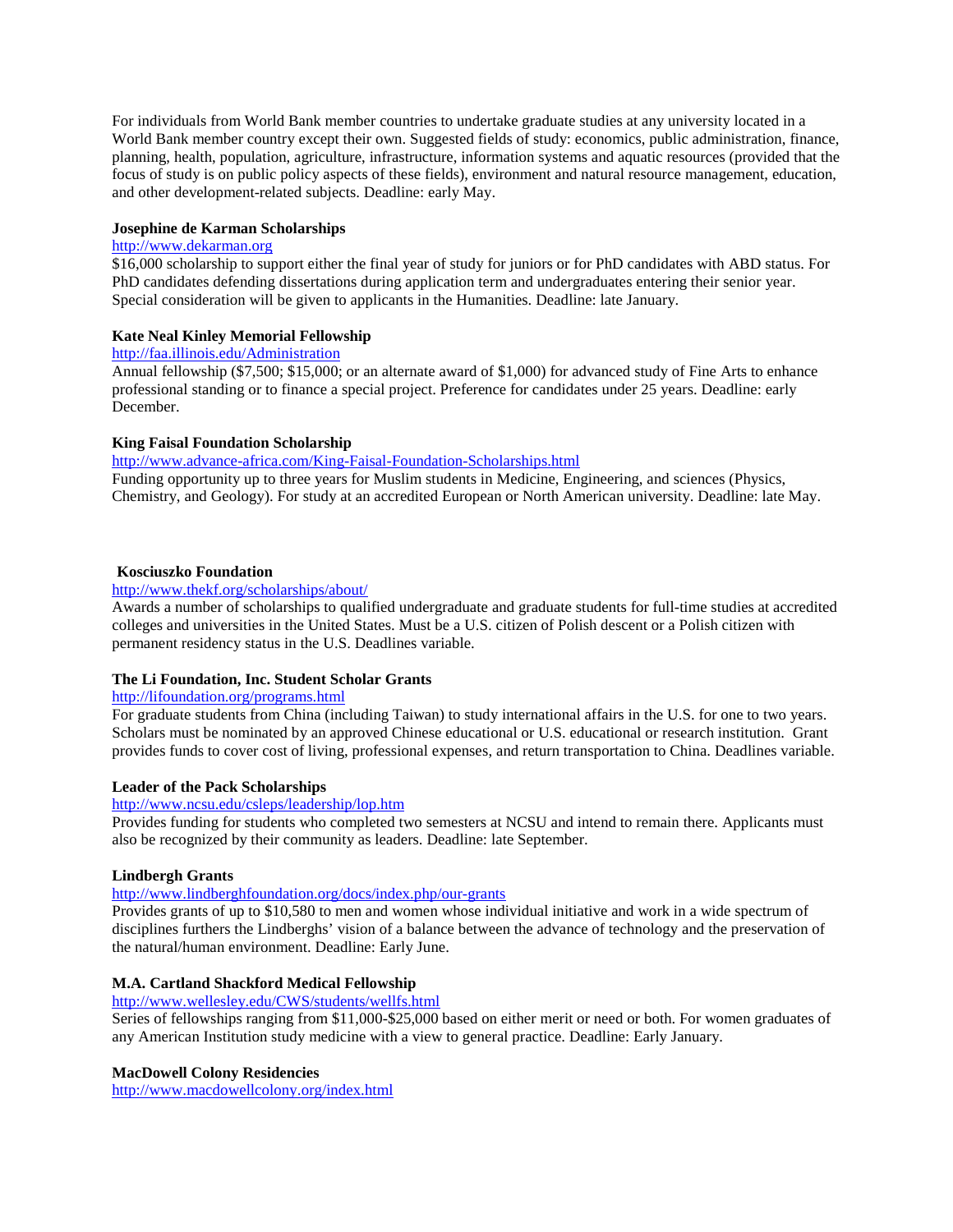250 fellowships to artists in seven disciplines (architecture, music composition, film and video, interdisciplinary art, theatre, visual art, and literature). Receive room, board, and exclusive use of one of the 32 studios on the property Deadlines: mid-September **(**winter/spring), mid January (summer), mid April (fall)

## **Margaret McNamara Memorial Fund Grants**

#### [http://www.mmmf-grants](http://www.mmmf-grants/)

Awards five to six grants to women from developing countries about \$11,000 each year to help further their education and strengthen their leadership skills to improve the lives of women and children in the developing world.

## **Mayo Summer Undergraduate Research Fellowship (SURF) Program**

## <http://www.mayo.edu/mgs/surf.html>

\$5000 research fellowships for undergraduate students dedicated to scientific research alongside professional biomedical scientists. Deadline: early February.

#### **Microsoft Scholarships**

## <http://www.microsoft.com/college/scholarships>

Various scholarships for undergraduate students interested in computer science and related technical disciplines. One year award for students attending institutions in the United States, Canada, and Mexico, required that the student complete a salaried summer internship. Deadline: early February.

## **National Association of Black Journalists (NABJ) Scholarships**

<http://www.nabj.org/?page=SEEDScholarships>

Student members of NABJ, foreign or American born, currently attending or entering an accredited four-year college/university in the U.S. or those who are candidates for graduate school are eligible for up to \$25,000 per year. Deadlines variable.

## **Nelson Mandela Scholarships**

### <http://www.nelsonmandelascholarship.co.za/app.asp>

Up to 14 scholarships offered for disadvantaged South African students to pursue post graduate study in the United Kingdom. Deadline: mid-September.

#### **[The](http://www.noram.no/?lid=44) [Norway-America](http://www.noram.no/?lid=44) [Association](http://www.noram.no/?lid=44)**

## <http://www.noram.no/?lid=44>

Offers stipends to Norwegian citizens for graduate study and research in the U.S. Applicants must be members of the Norway-America Association (NAA) and must have completed a minimum of a Bachelor's degree. Award amounts range from \$ 2,000 to \$ 20,000. Deadline: early January.

#### **Olive W. Garvey Fellowships**

## <http://www.independent.org/students/essay/default.asp>

Biennial award to outstanding college students around the world through a competitive essay contest on the meaning and significance of economic and personal liberty. Awards range from \$1,000 - \$2,500. Deadline: Late September.

#### **[Onassis](http://www.onassis.gr/sectpage.php?lang=en&secID=3&subID=4&sub2ID=2) [Foundation](http://www.onassis.gr/sectpage.php?lang=en&secID=3&subID=4&sub2ID=2) [Scholarships](http://www.onassis.gr/sectpage.php?lang=en&secID=3&subID=4&sub2ID=2)**

#### <http://www.onassis.gr/en/scholarships-greeks.php>

Offers scholarships for Greek graduate for postgraduate and doctoral studies outside of Greece. Offers research grants and educational scholarships in the Humanistic Sciences, Political Science, Law and Economics, Architecture, Fine Arts, Music, Dance, Theatre, Photography, Cinema. Deadline: late January.

## **Organization of American States (OAS) Fellowships**

<http://www.educoas.org/portal/en/oasbecas/types.aspx?culture=en&navid=44>

For graduate study or research in any field except medical sciences or introductory language study. Studies may be carried out by on-site or by distance education or a combination of both, and must always be undertaken on a fulltime basis. The scholarship is awarded for a minimum period of one academic year and a maximum of two academic years.

## **Overseas Research Students Award Scheme**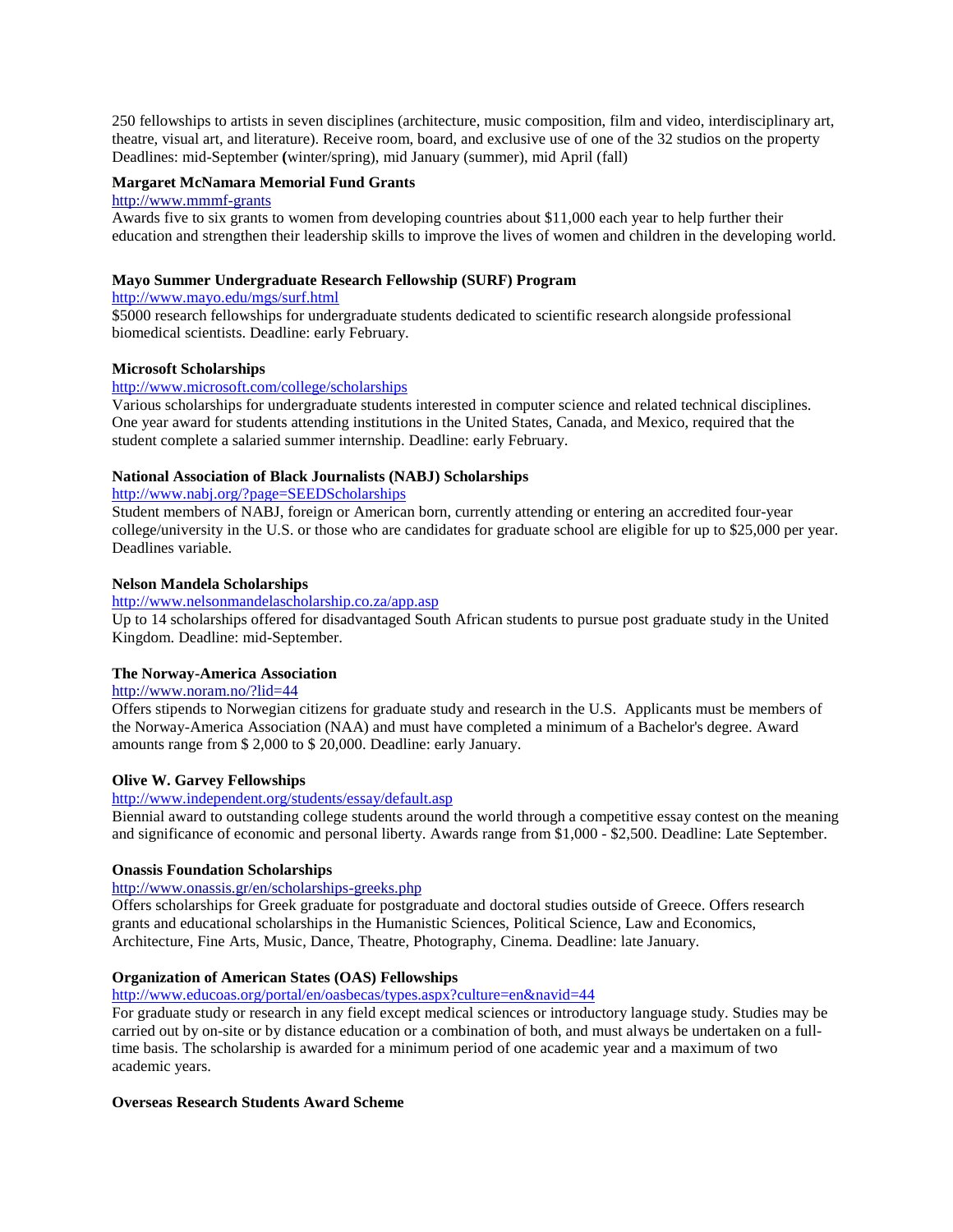#### <http://www.orsas.ac.uk/>

[Set](http://www.orsas.ac.uk/) [up](http://www.orsas.ac.uk/) [by](http://www.orsas.ac.uk/) [the](http://www.orsas.ac.uk/) [Secretary](http://www.orsas.ac.uk/) [of](http://www.orsas.ac.uk/) [State](http://www.orsas.ac.uk/) [for](http://www.orsas.ac.uk/) [Education](http://www.orsas.ac.uk/) [and](http://www.orsas.ac.uk/) [Science](http://www.orsas.ac.uk/) [in](http://www.orsas.ac.uk/) [1979 to](http://www.orsas.ac.uk/) [attract](http://www.orsas.ac.uk/) [high-quality](http://www.orsas.ac.uk/) [international](http://www.orsas.ac.uk/) [students](http://www.orsas.ac.uk/) [to](http://www.orsas.ac.uk/) [the](http://www.orsas.ac.uk/) [United](http://www.orsas.ac.uk/) [Kingdom](http://www.orsas.ac.uk/) [to](http://www.orsas.ac.uk/) [undertake](http://www.orsas.ac.uk/) [research.](http://www.orsas.ac.uk/) Provides funding to pay the difference between international student fees and home EU fees for international students at UK institutions. Deadlines variable.

#### **[Open](http://www.soros.org/initiatives/scholarship) [Society](http://www.soros.org/initiatives/scholarship) [Institute](http://www.soros.org/initiatives/scholarship) [\(OSI\) Individual](http://www.soros.org/initiatives/scholarship) [Fellowships](http://www.soros.org/initiatives/scholarship) [and](http://www.soros.org/initiatives/scholarship) [Scholarships](http://www.soros.org/initiatives/scholarship)**

#### <http://www.soros.org/grants>

Provides support for fellowships, scholarships, and related activities that empower individuals throughout the world to improve the social, political, and intellectual environments of their home communities. Many scholarships and fellowships available. Deadlines variable.

## **[Open](http://www.soros.org/initiatives/scholarship/focus_areas/global_supplementary/) [Society](http://www.soros.org/initiatives/scholarship/focus_areas/global_supplementary/) [Institute](http://www.soros.org/initiatives/scholarship/focus_areas/global_supplementary/) [\(OSI\) Global](http://www.soros.org/initiatives/scholarship/focus_areas/global_supplementary/) [Supplementary](http://www.soros.org/initiatives/scholarship/focus_areas/global_supplementary/) [Grant](http://www.soros.org/initiatives/scholarship/focus_areas/global_supplementary/) [Program](http://www.soros.org/initiatives/scholarship/focus_areas/global_supplementary/)**

[http://www.soros.org/initiatives/scholarship/focus\\_areas/global\\_supplementary/guidelines](http://www.soros.org/initiatives/scholarship/focus_areas/global_supplementary/guidelines)

Supplementary grants to students from select countries of Eastern and Central Europe, the former Soviet Union, and Mongolia. Purpose is to enable qualified students to pursue doctoral studies in the humanities and social sciences at accredited universities in Asia, Australia, Europe, the Middle/Near East, and North America. Deadline: early April.

#### **[Paul](http://www.pdsoros.org/) [and](http://www.pdsoros.org/) [Daisy](http://www.pdsoros.org/) [Soros](http://www.pdsoros.org/) [Foundation](http://www.pdsoros.org/) [Fellowship](http://www.pdsoros.org/) [for](http://www.pdsoros.org/) [New](http://www.pdsoros.org/) [Americans](http://www.pdsoros.org/)**

#### <http://www.pdsoros.org/>

For seniors or recent graduates to pursue up to two years of graduate study in any field and in any advanced degreegranting program in the United States. Each award is for up to \$25,000 in maintenance grants and up to \$20,000 in tuition support for each year of graduate study supported, a total of as much as \$90,000. The program is intended to support individuals who will continue to regard the U.S. as their principal residence and focus of national identity. Deadline: early November.

#### **[P.E.O. International](http://www.peointernational.org/) [Peace](http://www.peointernational.org/) [Scholarship](http://www.peointernational.org/) [Fund](http://www.peointernational.org/)**

#### <http://www.peointernational.org/>

Provides scholarships to international women students to pursue graduate study in the U.S. or Canada. Maximum scholarship is \$8000, renewable for up to two years. Does not include travel costs.

## **Peace Scholar Dissertation Fellowship**

## <http://www.usip.org/fellows/scholars.html>

Supports doctoral dissertations that explore the sources and nature of international conflict, and strategies to prevent or end conflict and to sustain peace. Citizens of all countries are eligible, but must be enrolled in an accredited college or university in the United States. Deadline: early January.

### **Peterhouse Research Studentships, University of Cambridge**

<http://www.pet.cam.ac.uk/prospective-students/how-apply-0>

Candidates must be graduates of a University in the United Kingdom or elsewhere, under 28 years of age, expecting to work at Peterhouse. There is a central admissions scheme for postgraduate entry into the University of Cambridge and it is not necessary to apply separately to Peterhouse. Deadlines: late June, September, December.

#### **Phi Kappa Phi Fellowships**

<http://www.phikappaphi.org/Web/Awards/Fellowship.html>

Sixty fellowships of \$5,000 and forty Awards of Excellence of \$2,000 each to members entering the first year of graduate or professional study. Each Phi Kappa Phi chapter may select one candidate from among its local applicants to compete for the Society-wide awards. Deadline: early April

## **Phillips Exeter Academy Fellowships & Internships**

## [http://www.exeter.edu/171\\_313.aspx](http://www.exeter.edu/171_313.aspx)

Six to eight recent college graduates join Phillip Exeter's faculty as teaching interns. Aims to encourage talented young men and women to become secondary school teachers and to help prepare them for such a career. For these positions at least a bachelor's degree is required in the specific, advertised field or a related field.Rolling admission.

#### **Rhodes Scholarships for Non-U.S. Citizens**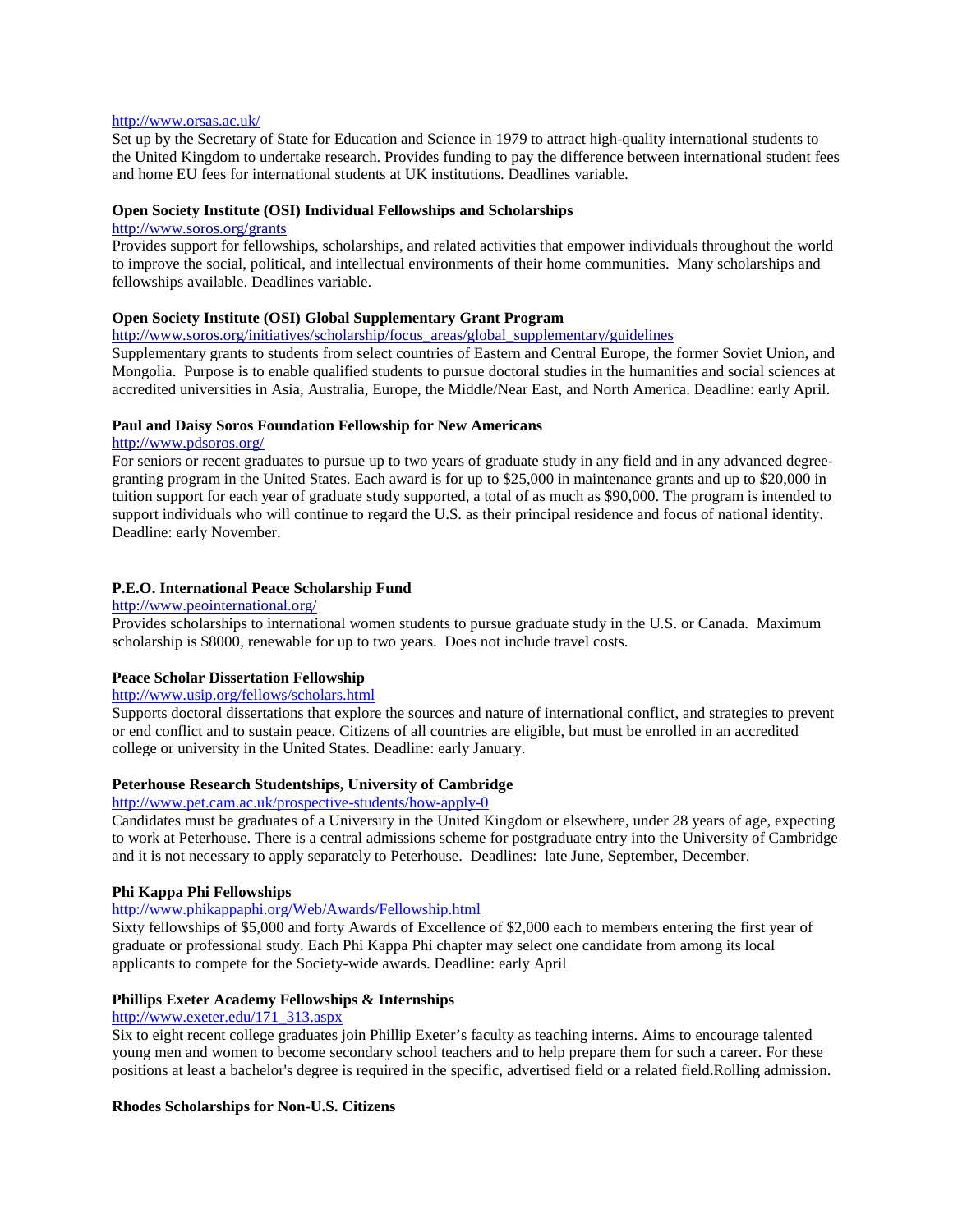#### <http://www.rhodestrust.org/>

1-3 years of study at Oxford University for citizens of Australia, Bangladesh, Bermuda, Canada, Commonwealth Caribbean and Jamaica, Germany, Hong Kong, India Kenya, Malaysia, New Zealand, Pakistan, Singapore, South Africa, Uganda, Zambia, and Zimbabwe. Deadline: Early October.

## **The Roothbert Fund Scholarship Program**

#### <http://www.roothbertfund.org/scholarships.php>

Approximately 20 (\$2,000-\$3,000) awards are offered to students in the U.S. in need of financial aid to further their education at the undergraduate or graduate level. The Fund seeks candidates who are "motivated by spiritual values," and works to foster fellowship among them. Deadline: late January.

#### **[Rotalia](http://www.rotalia.ee/) [Foundation](http://www.rotalia.ee/)**

## <http://www.rotalia.ee/et.html>

Scholarships and research grants for individuals in the U.S. and abroad who read, speak, and understand Estonian. Grants are given at all levels – undergraduate, graduate, postgraduate, and for research. The foundation is particularly interested in supporting qualified individuals in the U.S. to study in Estonia, and individuals in Estonia to study in the U.S.

#### **[Rotary](http://www.rotary.org/en/StudentsAndYouth/EducationalPrograms/RotaryCentersForInternationalStudies/Pages/ridefault.aspx) [Peace](http://www.rotary.org/en/StudentsAndYouth/EducationalPrograms/RotaryCentersForInternationalStudies/Pages/ridefault.aspx) [Scholarships](http://www.rotary.org/en/StudentsAndYouth/EducationalPrograms/RotaryCentersForInternationalStudies/Pages/ridefault.aspx)**

## [http://www.rotary.org/en/StudentsAndYouth/EducationalPrograms/RotaryCentersForInternationalStudies/Pages/ride](http://www.rotary.org/en/StudentsAndYouth/EducationalPrograms/RotaryCentersForInternationalStudies/Pages/ridefault.aspx) [fault.aspx](http://www.rotary.org/en/StudentsAndYouth/EducationalPrograms/RotaryCentersForInternationalStudies/Pages/ridefault.aspx)

Rotary Peace Fellows are leaders promoting national and international cooperation, peace, and the successful resolution of conflict throughout their lives, in their careers, and through service activities. Fellows can earn either a master's degree in international relations, public administration, sustainable development, peace studies, conflict resolution, or a related field, or a professional development certificate in peace and conflict resolution. Seventy scholarships are offered worldwide. Deadline: early July.

## **Samuel Huntington Public Service Fellowship Award**

# [http://www.nationalgridus.com/masselectric/about\\_us/award.asp](http://www.nationalgridus.com/masselectric/about_us/award.asp)

Annual stipend of \$10,000 for a graduating college senior to pursue public service anywhere in the world. The award allows recipients to engage in a meaningful public service activity for one year before proceeding on to graduate school or a career. Deadline: mid-January.

## **Seaspace Scholarships**.

## <http://www.seaspace.org/schship.htm>

Supports marine-related courses of study for undergraduate students entering their junior or senior years and graduate students with an overall GPA of at least 3.3/4.0 and demonstrating financial need. Deadline: early March.

#### **[Sir](http://www.independent.org/students/essay/) [John](http://www.independent.org/students/essay/) [M. Templeton](http://www.independent.org/students/essay/) [Fellowships](http://www.independent.org/students/essay/) [Essay](http://www.independent.org/students/essay/) [Contest](http://www.independent.org/students/essay/)**

## <http://www.independent.org/students/essay/>

Biennial award to outstanding college students around the world through a competitive essay contest on the meaning and significance of economic and personal liberty. Awards range from \$1,000 to \$2,500.

#### **[Smithsonian](http://www.si.edu/ofg/fell.htm) [Fellowships](http://www.si.edu/ofg/fell.htm)**

# <http://www.si.edu/ofg/fell.htm>

Unless noted otherwise, all Smithsonian fellowships (graduate, pre-doctoral, post-doctoral, senior) opportunities are open to non-US citizens. Applicants are evaluated on their academic standing, scholarly qualifications, experiences, the quality of the research project or study proposed and its suitability to Smithsonian collections, facilities, and programs. Deadlines variable.

#### **Society of Women Engineers**

### <http://www.societyofwomenengineers.org/scholarships/brochure.aspx>

Various awards for women pursuing baccalaureate or graduate degrees in engineering or computer science, as well as engineering and computer science students enrolled in ABET-accredited engineering programs. Deadline: mid February (sophomores through graduate students), mid-May (freshmen)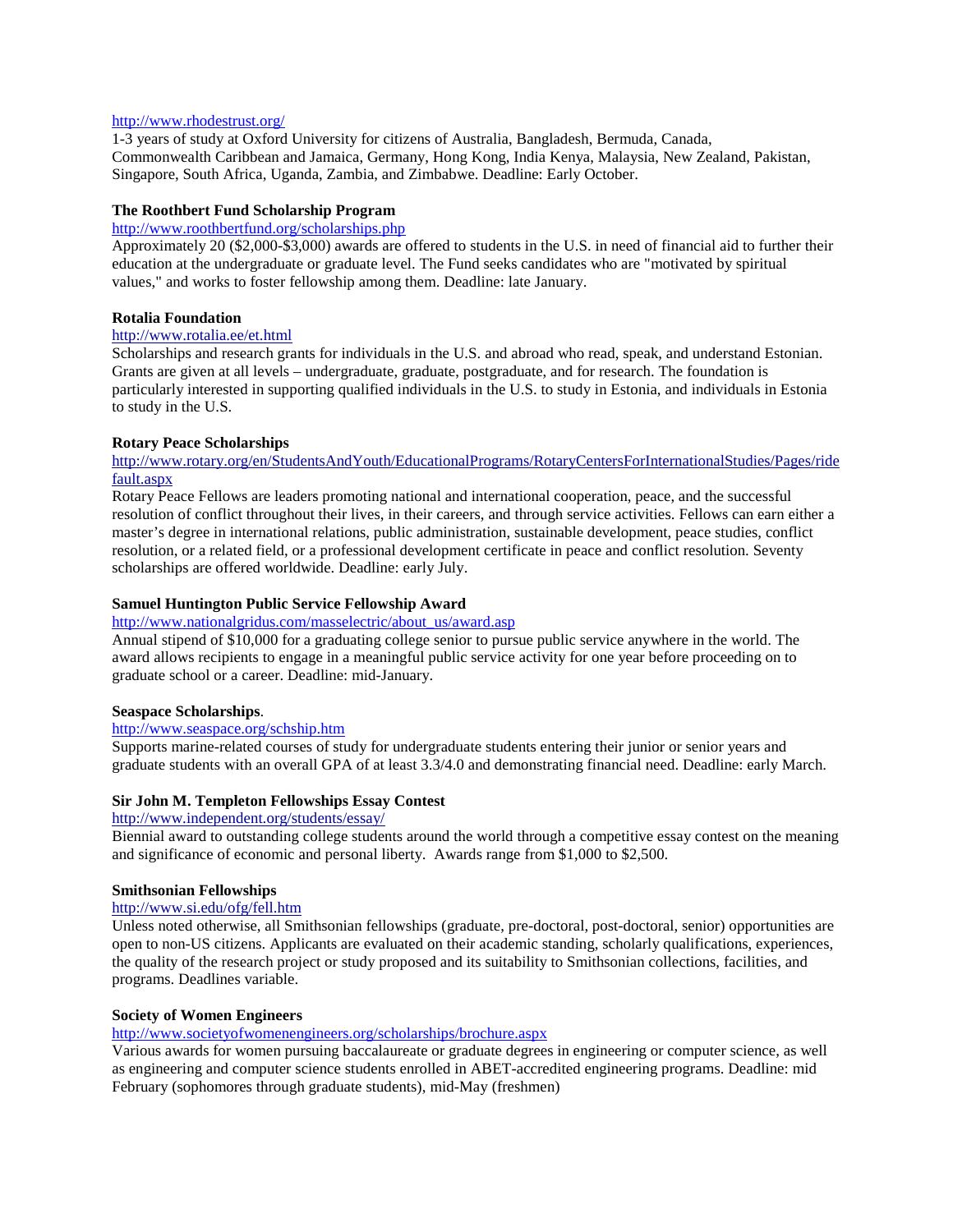## **South East Asian Studies Summer Institute (SEASSI) Tuition Fellowships**

<http://seassi.wisc.edu/Admission/tf.htm>

Tuition Scholarships awarded are partial reductions of the program fees, lowering the cost of tuition to \$1400-1800. SEASSI offers course instruction in Burmese, Hmong, Javanese, Indonesian, Khmer, Lao, Tagalog, Thai and Vietnamese.

## **South Pacific and East Timor Scholarship Programs**

<http://pidp.eastwestcenter.org/pidp/Awards/spsaward1.htm>

[http://www.eastwestcenter.org/semedu-program.asp?program\\_ID=34&Topic=Student&Area=Education](http://www.eastwestcenter.org/semedu-program.asp?program_ID=34&Topic=Student&Area=Education) Two special degree study programs for citizens of South Pacific nations and East Timor. Scholarships are awarded for undergraduate degree study. Priority is given to applicants seeking degrees that address national development needs. Deadline: Early February.

# **Spencer Foundation Dissertation Fellowship**

<http://www.spencer.org/content.cfm/dissertation-fellowships-in-education-program>

\$25,000 fellowships to supports individuals whose dissertations show potential for bringing fresh, constructive perspectives to the history, theory, or practice of formal or informal education anywhere in the world. Deadline: late October.

## **[Statens](http://www.lanekassen.no/Toppmeny/Languages/) [Lanekasse](http://www.lanekassen.no/Toppmeny/Languages/) [for](http://www.lanekassen.no/Toppmeny/Languages/) [Utdanning](http://www.lanekassen.no/Toppmeny/Languages/)**

http://www.lanekassen.no/Toppmeny/Languages/

Provides educational grants and loans for Norwegian students abroad. Applicants must be in at least their sophomore year of undergraduate study. Apply for funding as soon as you get accepted to your desired program of study.

## **Student Academy Awards**

## <http://www.oscars.org/saa/>

Awards and cash grants offered for student films judged in four categories: Animation, Documentary, Narrative and Alternative. An outstanding student filmmaker from outside the U.S. is honored each year. Deadlines: early April (domestic application), late March (foreign application)

## **[Studenica](http://www.studenica.org/accomplishments.html) [Foundation](http://www.studenica.org/accomplishments.html)**

## <http://www.studenica.org/accomplishments.html>

Scholarships and publishing support to individuals in the Federal Republic of Yugoslavia. Tel: 415-451-6900. Mail: 1299 4th St., San Rafael, CA 94901.

## **[The](http://www.sweamfo.se/) [Sweden-American](http://www.sweamfo.se/) [Foundation](http://www.sweamfo.se/)**

#### <http://www.sweamfo.se/>

Awards approximately 40 fellowships for graduate, postgraduate and post-doc studies in the U.S. and Canada. Swedish Citizens with a completed undergraduate degree are eligible to apply. Every year, the Sweden-America Foundation awards approximately 40 fellowships for Graduate, Postgraduate and Post Doc Studies in the United States and Canada. Deadline: mid-September.

#### **Swiss Benevolent Society of New York Scholarships**

[http://www.sbsny.org/sbs\\_scholarships.html](http://www.sbsny.org/sbs_scholarships.html)

Merit based awards for study at the undergraduate, graduate, and professional levels both in the U.S. and abroad. The applicant or one of his or her parents must be a Swiss national. Deadline: late March.

## **[Swiss](http://www.sfusa.ch/) [Friends](http://www.sfusa.ch/) [of](http://www.sfusa.ch/) [the](http://www.sfusa.ch/) [USA](http://www.sfusa.ch/)**

## <http://www.sfusa.ch/>

Die Gesellschaft Schweizer Freunde der USA (SFUSA) vergibt pro Jahr ca. CHF 25'000 an Stipendien. Diese sind als Zusatzstipendien gedacht und werden an 6-8 Bewerber/Innen ausgerichtet, die sich in den USA weiterbilden wollen.

#### **Tavitian Foundation, Inc.**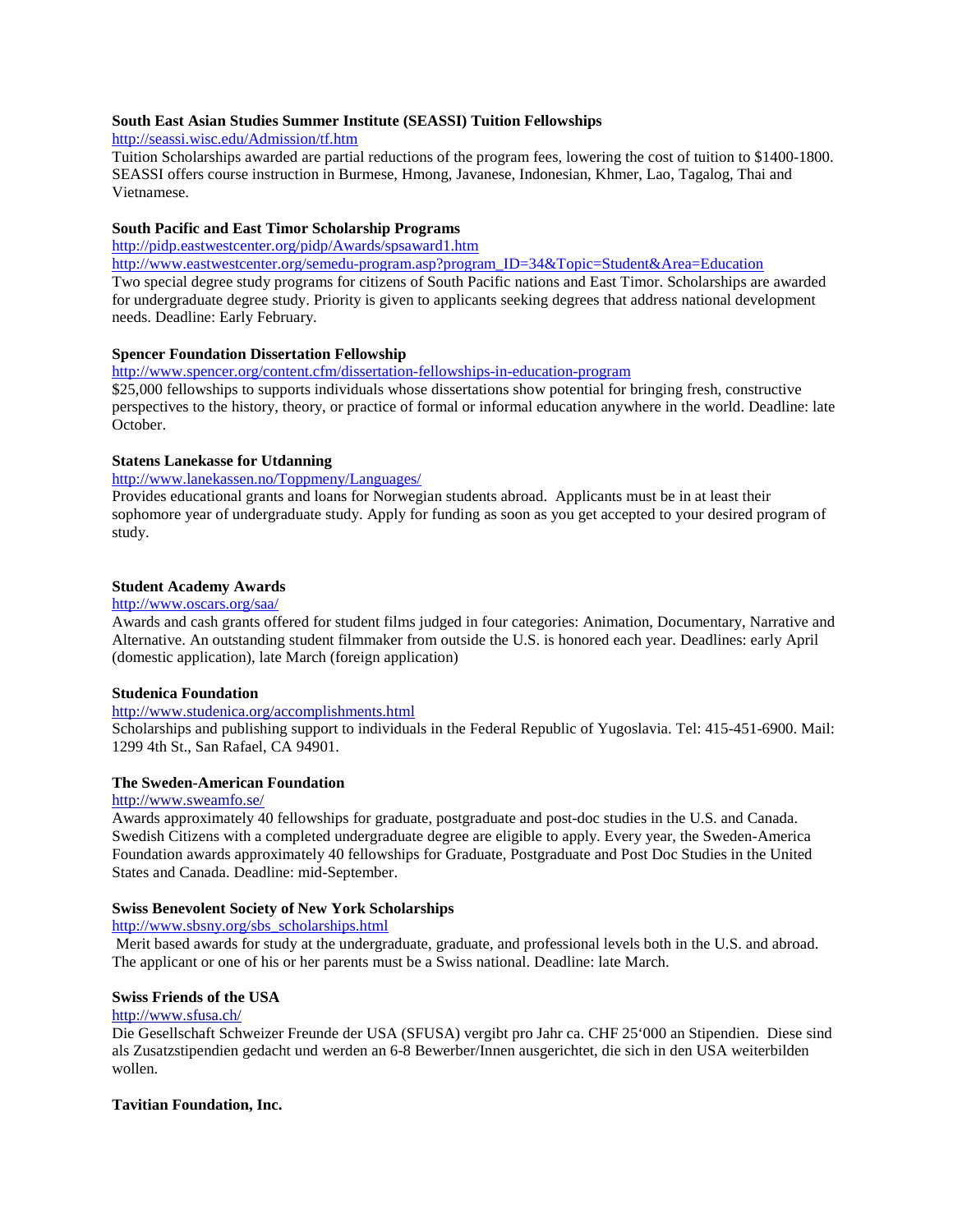Scholarships primarily to individuals who are natural or adoptive children, grandchildren, or great-grandchildren of an Armenian or Eastern European parent, grandparent, or great-grandparent. Recipients may use their award at any approved institution for any course of study. Recipients are called upon to make non-binding moral commitment to assist needy students in the future, if they are ever in the position to do so. Recipients are selected on the basis of standardized test scores, recommendations, financial need, and personal interviews, and strong preference to those of Armenian or Eastern European descent. Mail: c/o Syncsort Inc., 50 Tice Blvd., Woodcliff Lake, NJ 07677.

### **The Thomas Cholnoky Foundation, Inc.**

Scholarships, research grants, and travel expenses to students and graduates of certain Hungarian universities for study in the US. Completion of formal application required, including academic standing, financial need, personal history, cost of program, and purpose. Tel: 203-869-7600. Mail: 100 Old Church Rd., Greenwich, CT 06830.

## **UNESCO/Japan Young Researchers' Fellowship Programme Fellowships**

[http://portal.unesco.org/en/ev.php-URL\\_ID=14635&URL\\_DO=DO\\_TOPIC&URL\\_SECTION=201.html](http://portal.unesco.org/en/ev.php-URL_ID=14635&URL_DO=DO_TOPIC&URL_SECTION=201.html) Young researchers with advanced degrees (M.A., M.Sc. or equivalent) from developing countries majoring in one off our areas: environment, intercultural dialogue, information and communication technologies, and peaceful conflict resolution. Deadline: early January.

#### **UNCF Scholarships and Grants**

## <http://www.uncf.org/forstudents/scholarship.asp>

A series of scholarships which hold their own eligibility criteria, open/close dates and required documents. In order to apply for a UNCF Program Services Scholarship, you must apply through the online application process. Deadlines variable.

#### **US Golf Association (USGA) Fellowship in Leadership and Service**

[http://www.usga.org/about\\_usga/philanthropy/fellowship/Fellowship/](http://www.usga.org/about_usga/philanthropy/fellowship/Fellowship/)

Provides opportunities for personal development through golf and its values, through a two-year program connecting college graduates at the outset of their careers with resources that enable them to grow personally and professionally. Must be eligible to work in the United States.

#### **Vatra Educational Foundation**

The Vatra Foundation offers grants to students of Albanian lineage studying in the U.S. Tel: 718-365-6930 or 516- 354-6598. Mail: 2437 Southern Blvd., Bronx, NY 10458.

## **Villers Fellowship for Health Care Justice**

<http://www.familiesusa.org/fellowships/the-villers-fellowship.html>

Candidates applying for the one year Villers Fellowship (\$35,000 annual salary) must demonstrate a commitment to social and health care justice advocacy following their year of hands-on experience as a fellow. Deadline: early January.

## **Wellcome Trust Sanger Institute Vacation [Summer] Placements**

<http://www.sanger.ac.uk/workstudy/placements/>

The Vacation Scholarship is intended to provide promising undergraduates with 'hands-on' experience of research during the summer vacation and to encourage them to consider a career in research. Deadlines variable.

## **Wellstone Fellowship for Social Justice**

<http://www.familiesusa.org/about/wellstone-fellowship.html>

The Wellstone Fellowship for Social Justice is designed to foster the advancement of social justice through participation in health care advocacy work that focuses on the unique challenges facing many communities of color. Deadlines: late January.

## **Winston Foundation for World Peace Fellowships**

Undergraduate and graduate students receive a \$300/week stipend for pursuing a project related to cooperative security, conflict resolution, and disarmament. Contact[: winstonfoun@igc.apc.org](mailto:%20winstonfoun@igc.apc.org)